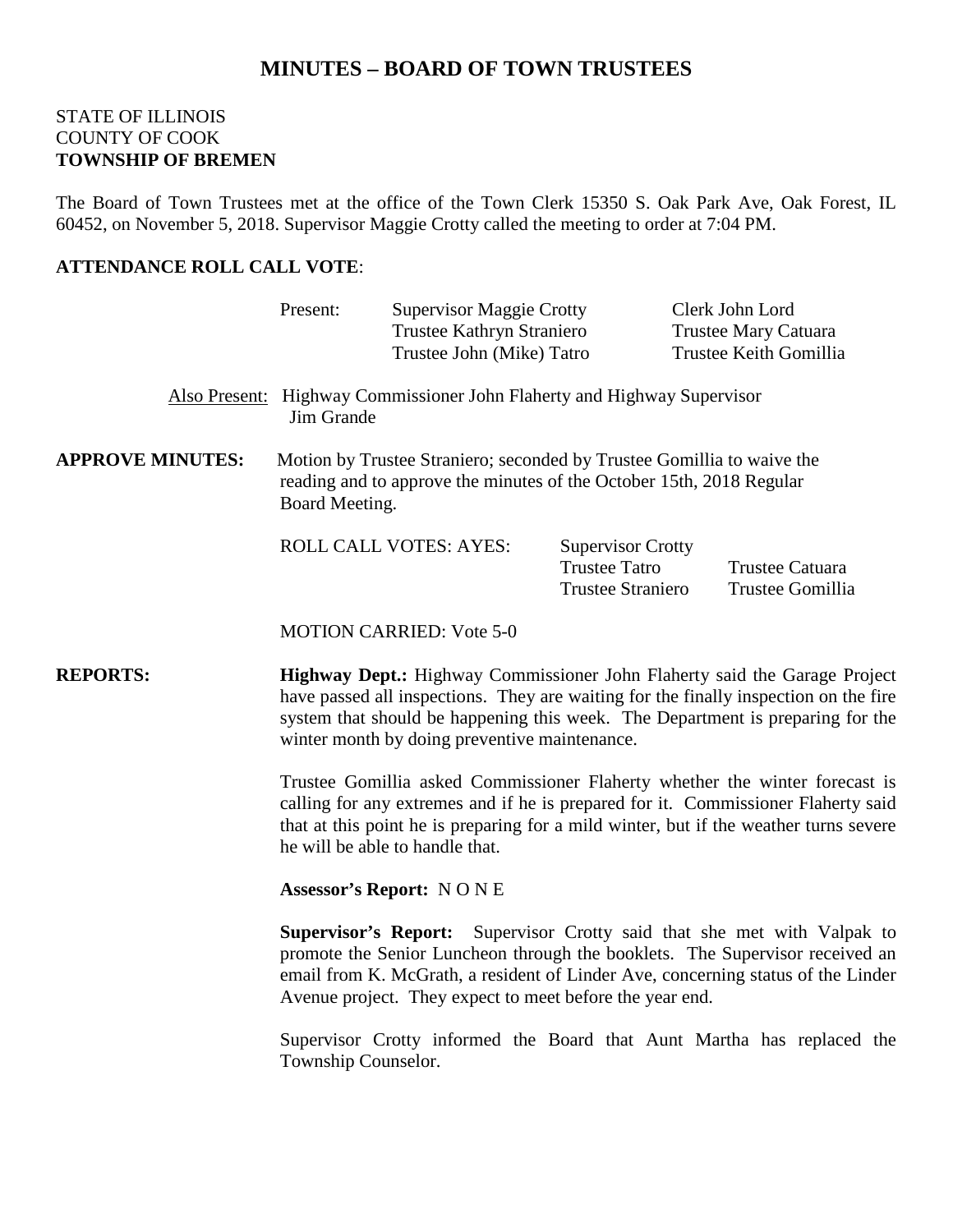## **MINUTES – BOARD OF TOWN TRUSTEES**

**Clerk's Report:** Clerk Lord informed the Board he will be attending the TOI Convention from November 11th thru the13th.

#### **OLD BUSINESS: NONE**

**NEW BUSINESS**: Supervisor Crotty presented to the Board her Tax Levy proposal, recommending that the Township continues to remain under the 5% limitations that comply with the Truth in Taxation law. This will account for any new construction and keep current commercial and residential property at or near the current tax rate. A motion by Trustee Catuara; seconded by Trustee Tatro to approval the Supervisor's recommendation on the Tax Levy.

| <b>ROLL CALL VOTES: AYES:</b> | <b>Supervisor Crotty</b> | <b>Trustee Straniero</b> |
|-------------------------------|--------------------------|--------------------------|
|                               | Trustee Tatro            | Trustee Catuara          |
|                               | Trustee Gomillia         |                          |
|                               |                          |                          |

MOTION CARRIED: Vote 5-0

#### **PRESENTATION OF BILLS:**

**CORP BILLS:** The following bills were audited by the Board for the General Corporate Fund in the amount of: **\$ 213,045.34**. Motion by Trustee Gomillia; seconded by Trustee Straniero to approve payment of the General Corporate bills. ROLL CALL VOTES: AYES: Supervisor Crotty Trustee Straniero Trustee Tatro Trustee Catuara Trustee Gomillia MOTION CARRIED: Vote 5-0  **GA BILLS:** The following bills were audited by the Board for the General Assistance Fund in the amount of: **\$ 12,559.71**. Motion by Trustee Tatro; seconded by Trustee Catuara to approve payment of the General Assistance bills: ROLL CALL VOTES: AYES: Supervisor Crotty Trustee Straniero Trustee Tatro Trustee Catuara Trustee Gomillia MOTION CARRIED: Vote 5-0

 **ROAD & BRIDGE**